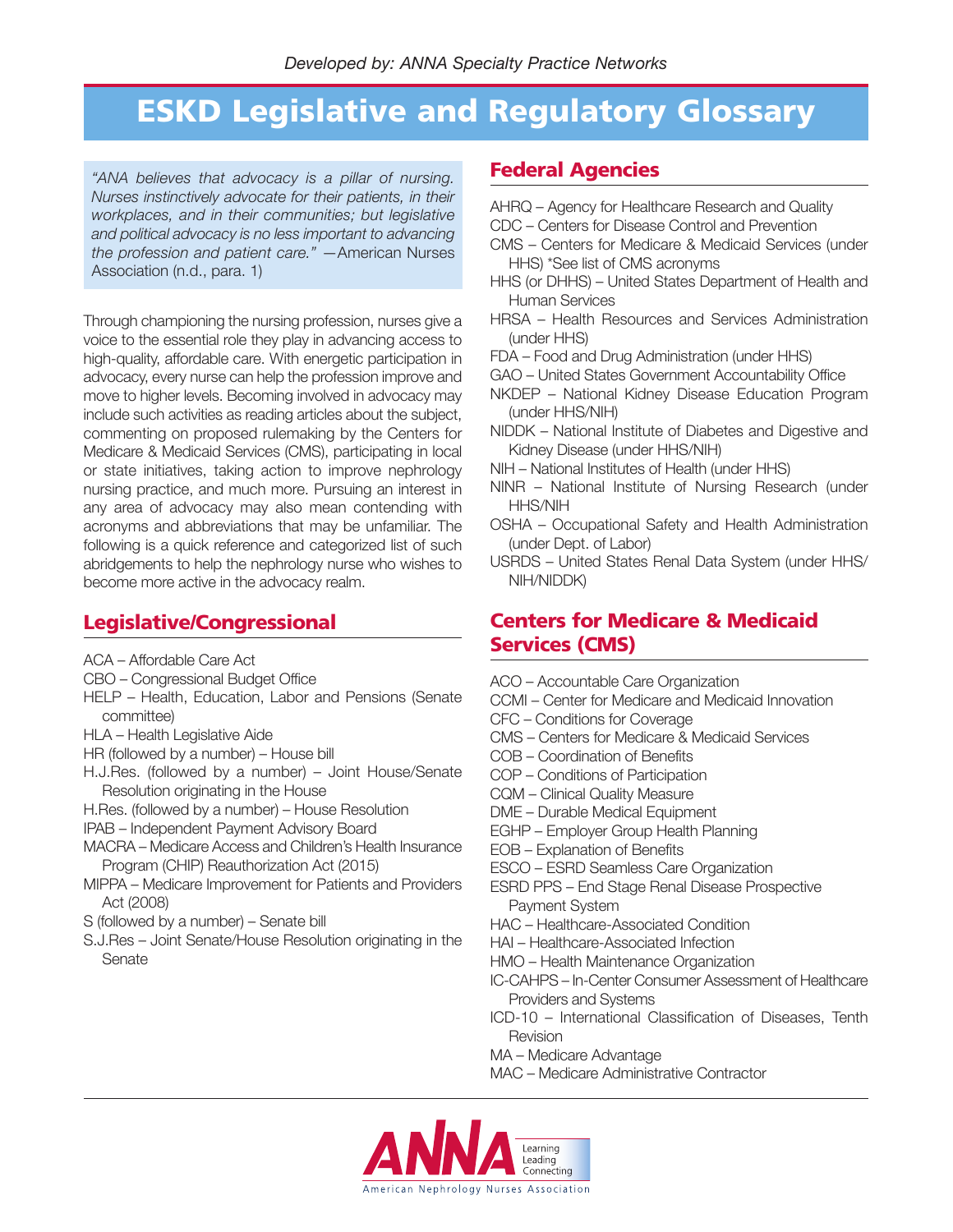# **ESKD Legislative and Regulatory Glossary**

MEDCAC – Medicare Evidence Development and Coverage Advisory Committee

MedPAC – Medicare Payment Advisory Committee

MLN – Medicare Learning Networks

MOC – Maintenance of Certification

- MSP Medicare Secondary Payer
- NQF National Quality Forum

PCORI – Patient-Centered Outcomes Research Institute

PFS – Physician Fee Schedule

PPO – Preferred Provider Organization

PPS – Prospective Payment System

QIO – Quality Improvement Organization

QIP – Quality Improvement Program

QAPI – Quality Assurance and Performance Improvement

SA – State Survey Agency

- SSDI Social Security Disability Insurance
- SOM State Operations Manual

SSA – Social Security Act/Social Security Administration

## **Nursing**

APRN – Advanced Practice Registered Nurse CCNT – Certified Clinical Nephrology Technologist CDN – Certified Dialysis Nurse CNN – Certified Nephrology Nurse CNN-NP – Certified Nephrology Nurse-Nurse Practitioner NP – Nurse Practitioner RN – Registered Nurse

# **Patient Care**

- ACP Advance Care Planning
- ADL Activities of Daily Living
- APD Automated Peritoneal Dialysis

CAPD – Continuous Ambulatory Peritoneal Dialysis

- CCHT Certified Clinical Hemodialysis Technician
- CCM Chronic Care Management
- CQI Continuous Quality Improvement
- ESKD End Stage Kidney Disease (preferred term over ESRD [End Stage Renal Disease])
- HD Hemodialysis
- LOC Level of Care/Level of Consciousness
- LOS Length of Stay
- LTC Long-Term Care
- LTCH Long-Term Care Hospital
- NHD Nocturnal Hemodialysis
- NHHD Nocturnal Home Hemodialysis
- QoL Quality of Life
- SDHD Short Daily Hemodialysis
- SNF Skilled Nursing Facility

### **ANNA**

SPN – Specialty Practice Networks

# **Professional Organizations**

- AAMI American Association for the Advancement of Medical Instrumentation®
- ABIM American Board of Internal Medicine
- ANA American Nurses Association

ANNA – American Nephrology Nurses Association

- ASN American Society of Nephrology
- CAANT Canadian Association of Nephrology Nurses and **Technologists**
- EDTNA/ERCA European Dialysis and Transplant Nurses Association/European Renal Care Association
- ISHD International Society for Hemodialysis
- ISPD International Society for Peritoneal Dialysis

KCER – Kidney Community Emergency Response

- KCP Kidney Care Partners
- KHI Kidney Health Initiative
- NANT National Association of Nephrology Technicians/ **Technologists**
- NRAA National Renal Administrators Association RPA – Renal Physicians Association

### **Patient/Patient and Care Partner Focused Organizations**

- AAKP American Association of Kidney Patients
- AKF American Kidney Fund
- DPC Dialysis Patient Citizens
- HDC Home Dialysis Central
- HDU Home Dialyzors United
- MEI Medical Education Institute
- NKF National Kidney Foundation®
- RSN Renal Support Network

## **Other Useful Acronyms**

DOPPS – Dialysis Outcomes and Practice Patterns Study

- EHR Electronic Health Record
- EMR Electronic Medical Record
- HIT Health Information Technology
- HMO Health Maintenance Organization
- IOM Institute of Medicine
- KDIGO Kidney Disease: Improving Global Outcomes®
- KDQOL Kidney Disease Quality of Life
- KDOQI Kidney Disease Outcomes Quality Initiative
- KHI Kidney Health Initiative (joint initiative between FDA and American Society of Nephrology)